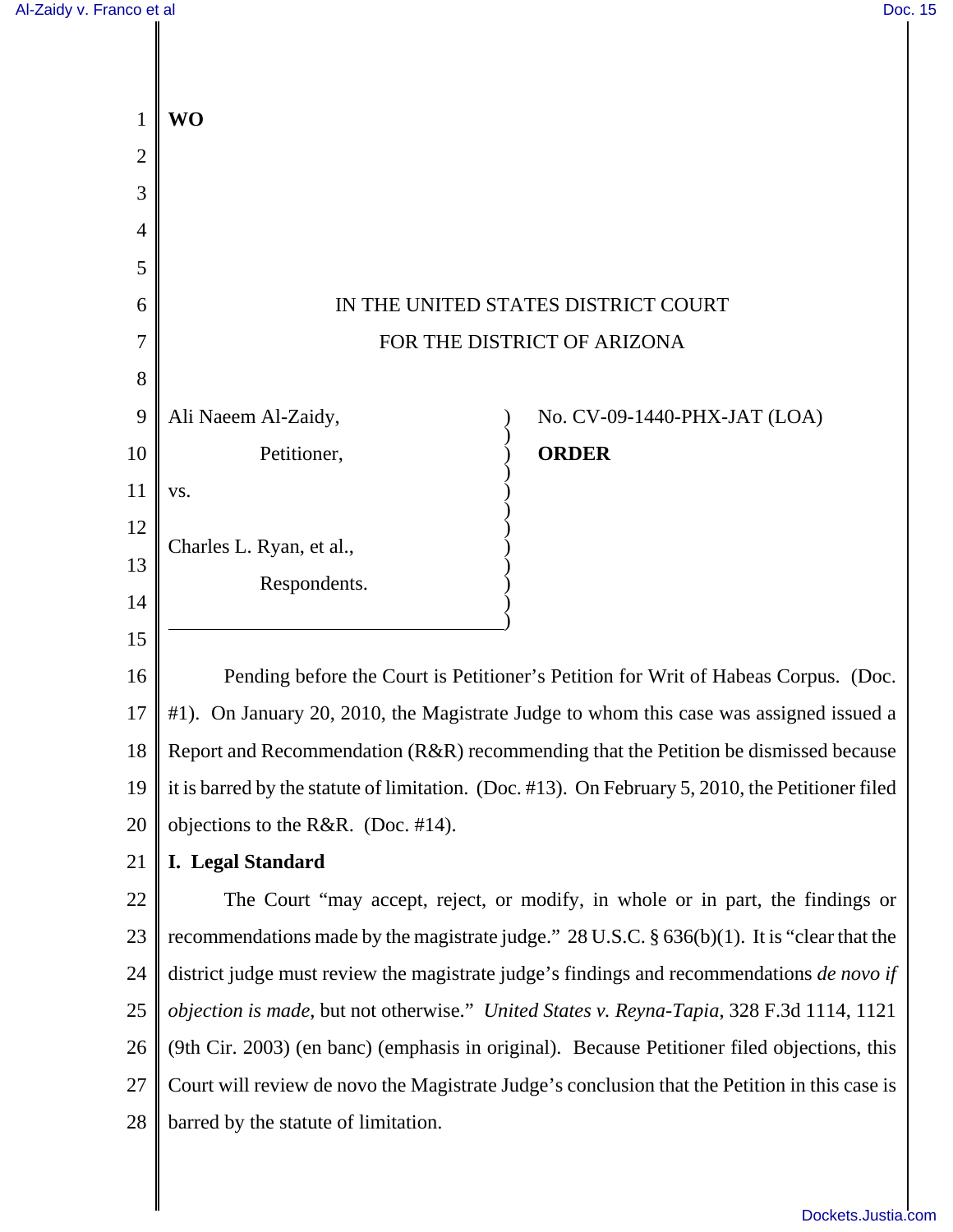## 1 **II. Statute of Limitation**

2 3 4 5 6 7 8 9 10 As the R&R correctly recounts, under the Anti-Terrorism and Effective Death Penalty Act of 1996 (AEDPA), the Petitioner had one year from the date his conviction became final to file a petition for writ of habeas corpus with this Court. (Doc. #13 at 6). The Petitioner's conviction became final on March 30, 2000, thirty days after the Arizona Court of Appeals dismissed his direct appeal on February 29, 2000. *Id.* at 7.Therefore, the Petitioner's Petition in this Court was due by March 30, 2001. The Petition was filed July 9, 2009. (Doc. #1). The Court adopts the Magistrate Judge's findings on this issue, as neither party objects. Therefore, the Petition is untimely unless Petitioner is entitled to tolling of the statute of limitation until July 9, 2009.

11

## **A. Statutory Tolling**

12 13 14 15 16 17 18 19 20 21 22 By statute, the Petitioner is entitled to statutory tolling during any period he had a "properly filed application for State post-conviction or other collateral review with respect to the pertinent judgment or claim  $\ldots$  pending." 28 U.S.C. § 2244(d)(2). In this case, the statute was immediately tolled because the Petitioner had filed a Notice of Post-Conviction Relief on November 12, 1999, which was still pending review at the time the Petitioner's direct appeal was dismissed. (Doc. #13 at 4, 8). The state court dismissed the Petitioner's postconviction petition on May 26, 2000. *Id.* Therefore, the tolling period ended at that time and the AEDPA limitation period began on May 27, 2000. *Id.* at 8. The AEDPA limitation period thus expired on May 26, 2001, nearly eight years before the Petitioner filed his Petition. *Id.* The Court adopts the Magistrate Judge's findings on this issue, as neither party objects. Therefore, after considering statutory tolling, the Petition is still untimely.

23

## **B. Equitable Tolling**

24 25 26 27 Next, the Court considers equitable tolling. *See Lawrence v. Florida*, 549 U.S. 327, 336 (2007) (assuming without deciding that equitable tolling is available to habeas petitioners). The Magistrate Judge concluded that equitable tolling was not available. (Doc.  $#13$  at 10-11). Petitioner objects to this conclusion.

28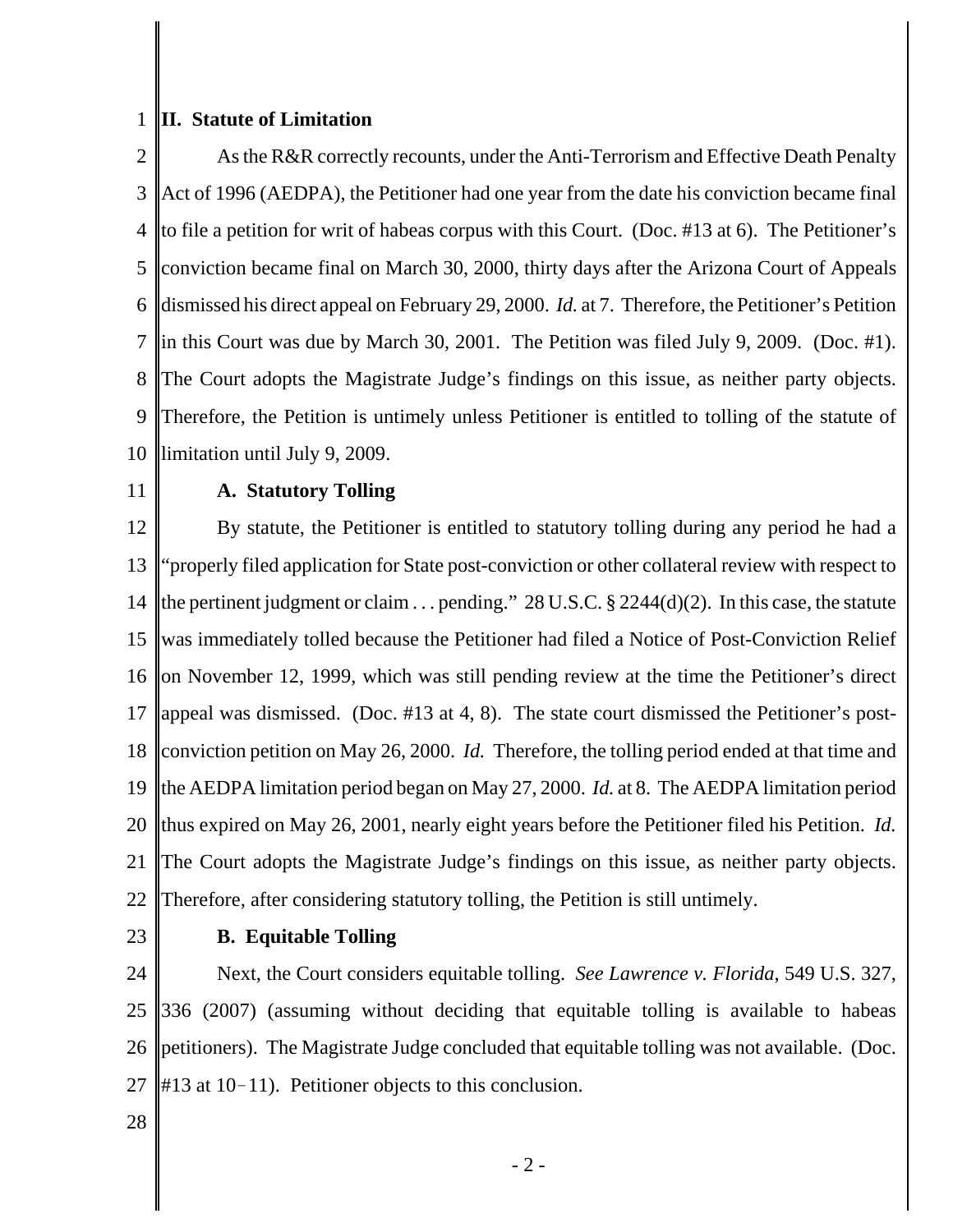1 2 3 4 5 6 7 Petitioner is entitled to equitable tolling only by demonstrating "'(1) that he has been pursuing his rights diligently, and (2) that some extraordinary circumstance stood in his way' and prevented timely filing." *Lawrence*, 549 U.S. at 336 (quoting *Pace v. DiGuglielmo*, 544 U.S. 408, 418 (2005)). To justify equitable tolling, the Petitioner bears the burden of proving that he has been pursuing his rights diligently. *See id.* at 336. The Petitioner fails to offer any facts or arguments showing that he was pursuing his rights diligently during the period between May 26, 2001 and July 9, 2009.

8 9 10 11 12 13 14 To show extraordinary circumstances, the Petitioner alleges that for an unknown period he was in some type of isolated alternative confinement outside of the Arizona Department of Corrections where he was questioned about possible involvement with the Iraqi Army. (Doc. #14 at 3). However, the Petitioner offers no proof of this confinement and gives no dates to show how much of the time between May 26, 2001 and July 9, 2009 he claims he was held there. It is also unclear whether and how this confinement actually prevented the Petitioner from timely filing his Petition.

15 16 17 18 Because the Petitioner fails to meet his burden of proving that he has been pursuing his rights diligently and that extraordinary circumstances prevented him from timely filing his Petition, the Petitioner has failed to show that he is entitled to equitable tolling for the approximately eight years necessary for his Petition to be timely..

19 **V. Conclusion**

20 21 Because the Petitioner is not entitled to equitable tolling, the last date that he could have timely filed his Petition was May 26, 2001. This Petition is therefore untimely.

22 Accordingly,

23 24 **IT IS ORDERED** that the Magistrate Judge's Report and Recommendation (Doc. # 13) is **ACCEPTED**;

25 26 **IT IS FURTHER ORDERED** that Petitioner's Petition for Writ of Habeas Corpus (Doc. # 1) is **DENIED**; and

- 27
- 28